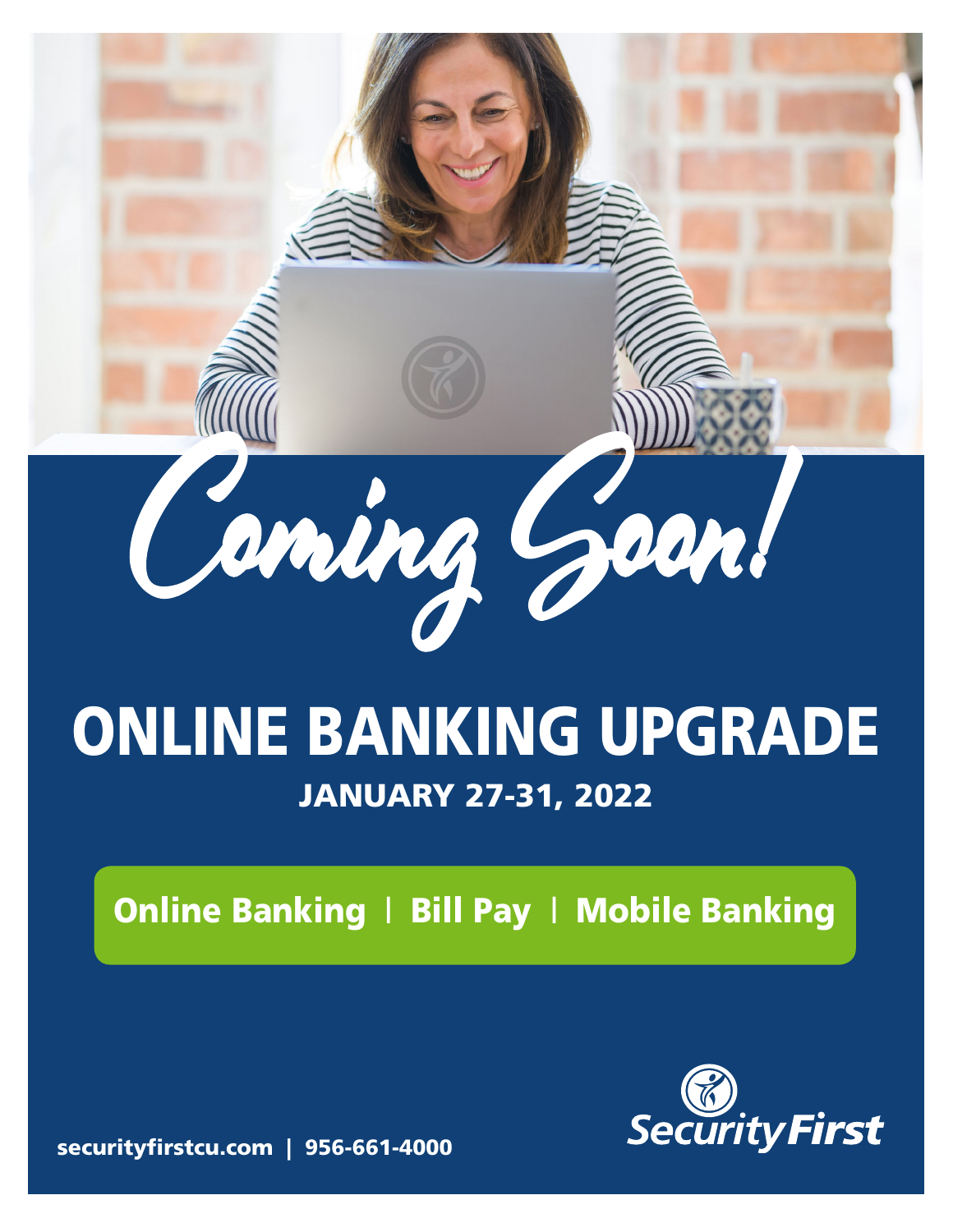# IMPORTANT:

To ensure access to our new online banking system, please ensure your contact information is up-to-date. Update in-branch, by phone at (956) 661-4000, opt. 7, or via your online banking account by selecting "Your Preferences" from the main menu.

### ONLINE BANKING UPGRADE SCHEDULE

#### **BE PREPARED! HERE'S WHAT IS AND IS NOT AVAILABLE DURING THE ONLINE BANKING UPGRADE.**

|                                              | <b>THURSDAY</b><br><b>JANUARY 27</b> | <b>FRIDAY</b><br><b>JANUARY 28</b> | <b>SATURDAY</b><br><b>JANUARY 29</b> | <b>SUNDAY</b><br><b>JANUARY 30</b> | <b>MONDAY</b><br><b>JANUARY 31</b>   |
|----------------------------------------------|--------------------------------------|------------------------------------|--------------------------------------|------------------------------------|--------------------------------------|
| <b>LOBBIES</b>                               | 9 AM - 5 PM                          | 9 AM - 6 PM                        | 9 AM - 1 PM                          | Closed                             | 9 AM - 5 PM                          |
| <b>DRIVE-THRU</b>                            | 8 AM - 6 PM                          | 8 AM - 6 PM                        | 9 AM - 1 PM                          | Closed                             | 8 AM - 6 PM                          |
| <b>CALL CENTER</b>                           | 8 AM - 6:30 PM                       | 8 AM - 6:30 PM                     | 9 AM - 8 PM                          | 9 AM - 6 PM                        | 8 AM - 6:30 PM                       |
| <b>LOAN PAYMENTS</b><br>(By Phone: \$15 Fee) | 8 AM - 6:30 PM                       | 8 AM - 6:30 PM                     | 9 AM - 2 PM                          | Not Available                      | 8 AM - 6:30 PM                       |
| <b>BANK BY PHONE</b>                         | Available                            | Available                          | Available                            | Available                          | Available                            |
| <b>ONLINE</b><br><b>BANKING</b>              | Available                            | Not Available After 8 AM           | Available After 1 PM                 | Available                          | Available                            |
| <b>BILL PAY</b>                              | Not Available After 8 PM             | Not Available                      | Available After 1 PM                 | Available                          | Available                            |
| <b>MOBILE</b><br><b>BANKING</b>              | Available                            | Not Available After 8 AM           | Not Available                        | Available After 9 AM               | Available                            |
| <b>TEXT BANKING</b>                          | Available                            | Not Available After 8 AM           | Available After 1 PM                 | Available                          | Available                            |
| <b>POPMONEY</b>                              | Available                            | Not Available After 8 AM           | Discontinued                         | Discontinued                       | <b>ZELLE Available</b><br>After 1 PM |
| <b>ONLINE LOAN</b><br><b>APPLICATION</b>     | Available                            | Not Available After 8 AM           | Available After 1 PM                 | Available                          | Available                            |
| <b>SFCU ATMs</b>                             | Available                            | Available                          | Available                            | Available                          | Available                            |

### THINGS THAT WILL NOT BE CHANGING AFTER THE ONLINE BANKING UPGRADE

- $\rightarrow$  SFCU Debit and Credit Card Numbers
- $\rightarrow$  SFCU Account Numbers
- $\rightarrow$  Check Numbers
- $\rightarrow$  Routing Number
- $\rightarrow$  Branch Locations and Hours
- $\rightarrow$  Call Center Hours
- $\rightarrow$  Website address (securityfirstcu.com)
- $\rightarrow$  Social Media Platforms

### HAVE ADDITIONAL QUESTIONS?

- CALL (956) 661-4000, opt. 7 or 1-800-556-0422
- VISIT securityfirstcu.com
- Email members@securityfirstcu.com

### A FEW THINGS GOING AWAY

- $\rightarrow$  **Popmoney:** This service will be replaced with Zelle
- $\rightarrow$  **Account to Account Transfer:s:** This will be replaced with TransferNow
- $\rightarrow$  **Bill Pay Window:** There will be no more separate window for bill pay. It will now be accessible directly through the online banking menu.
- → One User Login for Multiple Accounts: After the upgrade, each account will require its own User ID and password.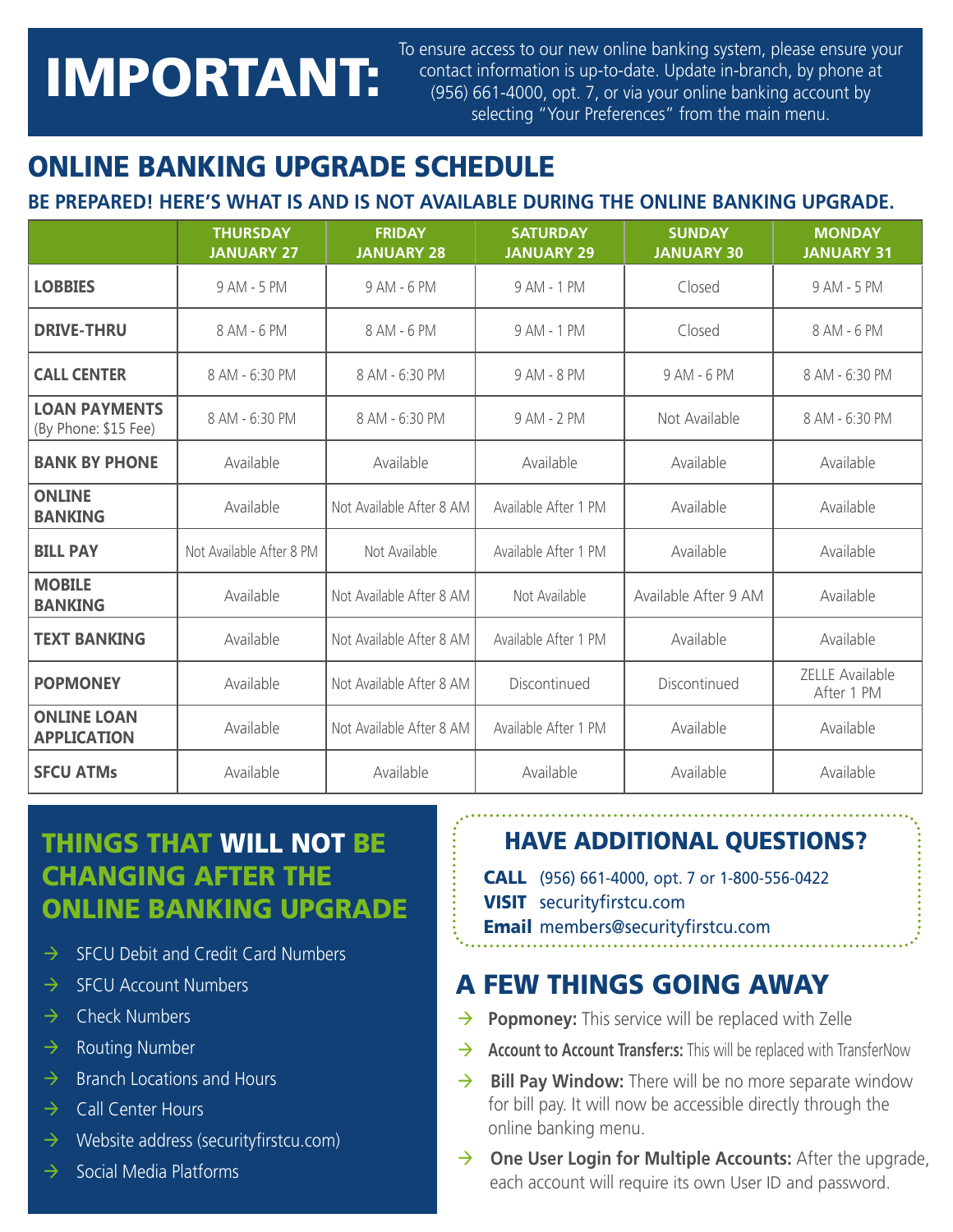Send. Receive. Split. Zelle<sup>®</sup> makes sending money fun.





Zelle is a fast, safe and easy way to send money in minutes<sup>1</sup> to friends, family and others you trust, using only their U.S. mobile number or email address. Use Zelle in your SFCU Mobile Banking app to send money directly from your bank account to theirs. With Zelle, you can also receive money directly into your bank account within minutes.

*\*PLEASE NOTE: Zelle will be replacing Popmoney. Please refer to FAQs on last page or visit securityfirstcu.com.*



### TRENDS BUDGETING TOOLS

Available In Online Banking

Trends is a new feature upgrade within Online banking that will provide you access to awesome budgeting tools! With Trends, you can monitor your current spending patterns while analyzing transaction histories.

- $\rightarrow$  Create Custom Budgets
- $\rightarrow$  Establish Savings Goals
- $\rightarrow$  Track Progress
- $\rightarrow$  View all Your Internal and External Financial Accounts in One Place
- $\rightarrow$  Savings Opportunities
- $\rightarrow$  Financial Education Tools and Tips



### NEW SavvyMoney®

Available In Online Banking and Mobile Banking  $\rightarrow$  Get your latest credit score

We're excited to offer Credit Score by SavvyMoney! SavvyMoney is a FREE comprehensive Credit Score program designed to help you stay on top of your credit. This new tool breaks down and grades each section of your report on payment history, credit usage, total balances, credit age, and recent credit. In addition, Credit Score tells you why your grade is what it is and how to improve your score.

- $\rightarrow$  Check Your Latest Credit Score
- $\rightarrow$  Daily Score Updates
- $\rightarrow$  Credit Monitoring
- $\rightarrow$  Change Alerts

Security First together with Zelle<sup>®</sup>

| 1 Log in to Online banking          |
|-------------------------------------|
| (2) Click on the Pay Bills tab      |
| 3 Select "Send Money with Zelle"    |
| 4 Enroll your U.S. mobile number of |

- **4** Enroll your U.S. mobile number or email address
- **5** You are ready to start sending and receiving money with Zelle

## WHAT ELSE IS NEW?

- $\rightarrow$  New site design with easier navigation
- $\rightarrow$  Live chat feature
- $\rightarrow$  TransferNow Provides you an easy and

secure way to transfer funds between internal and external accounts.

### **SavvyMoney**

Check your Credit Score and Report 24/7

- and report free
- $\rightarrow$  As a online banking user, your credit score is updated every month
- $\rightarrow$  Your information is safe and secure
- $\rightarrow$  Your information is pulled as a 'Soft Inquiry'' which does not affect your credit score